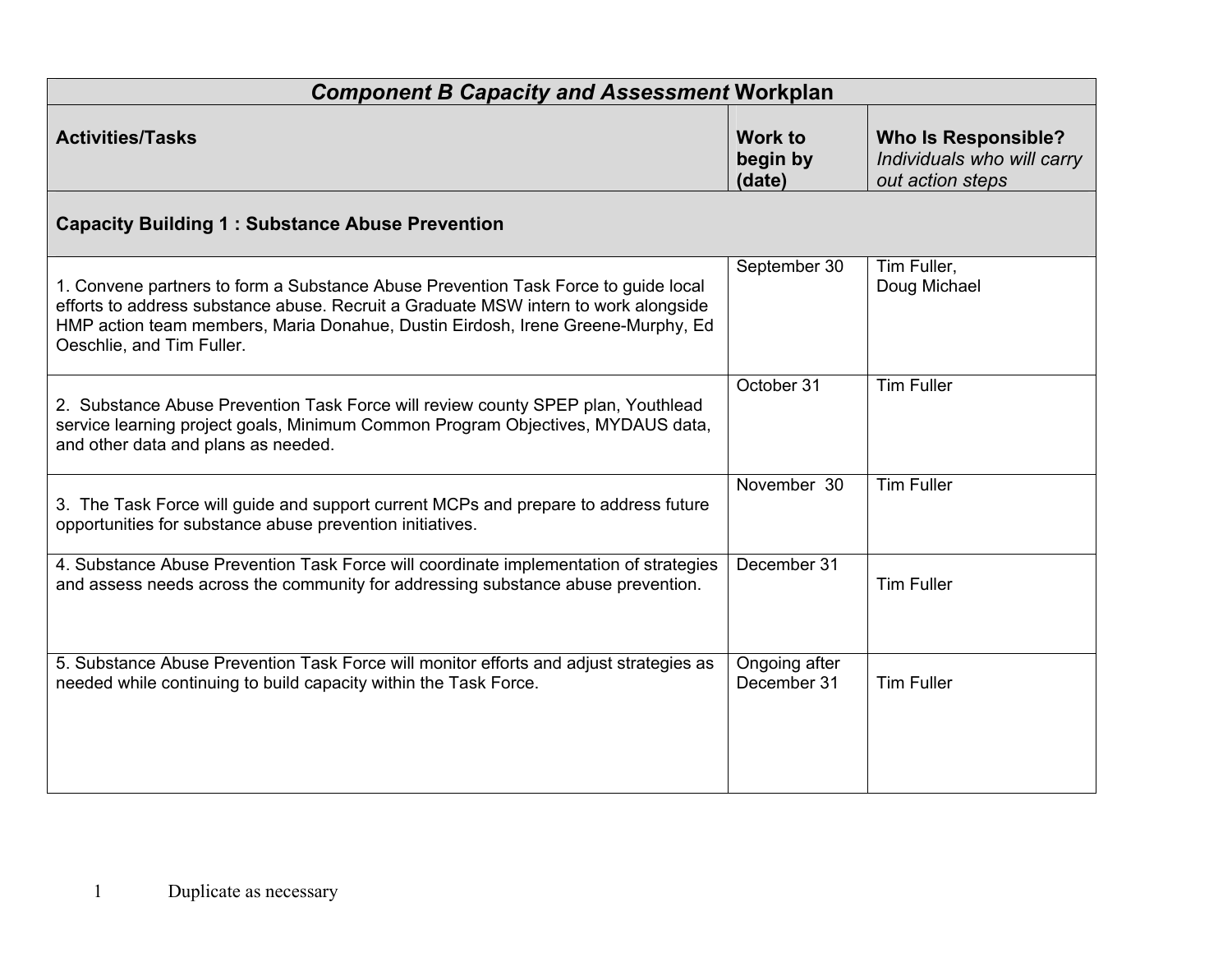All SPF-SIG funded Substance Abuse Prevention Strategies must meet the criteria for evidence-based prevention strategy based on the guidelines from SAMHSA. Please read the OSA SPF-SIG Strategy Approval Guide, before filling out this "Component B OSA Substance Abuse Workplan." For all strategies in "Other Strategies" column, please fill out the forms provided in the guide and submit to the Office of Substance Abuse. To access and download the guide and required forms, go to www.maine.gov/dhhs/osa/prevention/community/spfsig/

| <b>Component B OSA Substance Abuse Workplan</b>                                                                                                                    |                               |                                                                |                                                                                                                                                       |                                                                                                                                                                                                                                                                                                                                                                           |                                                                                                                                                                   |
|--------------------------------------------------------------------------------------------------------------------------------------------------------------------|-------------------------------|----------------------------------------------------------------|-------------------------------------------------------------------------------------------------------------------------------------------------------|---------------------------------------------------------------------------------------------------------------------------------------------------------------------------------------------------------------------------------------------------------------------------------------------------------------------------------------------------------------------------|-------------------------------------------------------------------------------------------------------------------------------------------------------------------|
| <b>MCP Required</b><br>Objective:                                                                                                                                  | Work to<br>begin by<br>(date) | Who Is<br><b>Responsible for</b><br>leading<br>implementation? | <b>Towns</b><br>prioritized in<br>year one                                                                                                            | <b>Pre-approved</b><br>Strategies**                                                                                                                                                                                                                                                                                                                                       | <b>Other</b><br><b>Strategies</b><br>(Must go<br>through OSA<br>evidence<br>based<br>strategy<br>approval<br>process<br>before funds<br>can be spent<br>on these) |
| 3.1 Increase<br>effectiveness of local<br>underage drinking law<br>enforcement policies &<br>practices (based on<br>Maine Chiefs of<br>Police/OSA model<br>policy) | September<br>30               | <b>Local Chiefs of Police</b><br>and Sheriffs<br>Department    | <b>Bar Harbor</b><br><b>Mount Desert</b><br>Southwest Harbor<br>Tremont<br>Trenton<br>Lamoine<br><b>Cranberry Isles</b><br>Frenchboro<br>Swans Island | Enforcement: Increase<br>enforcement actions related<br>to underage drinking,<br>furnishing, and hosting laws<br>Collaboration: Coalition-<br>building between law<br>enforcement and prevention<br>community to establish<br>underage drinking<br>enforcement as shared<br>priority.<br>Policy: Departmental policy<br>around underage drinking<br>enforcement, based on |                                                                                                                                                                   |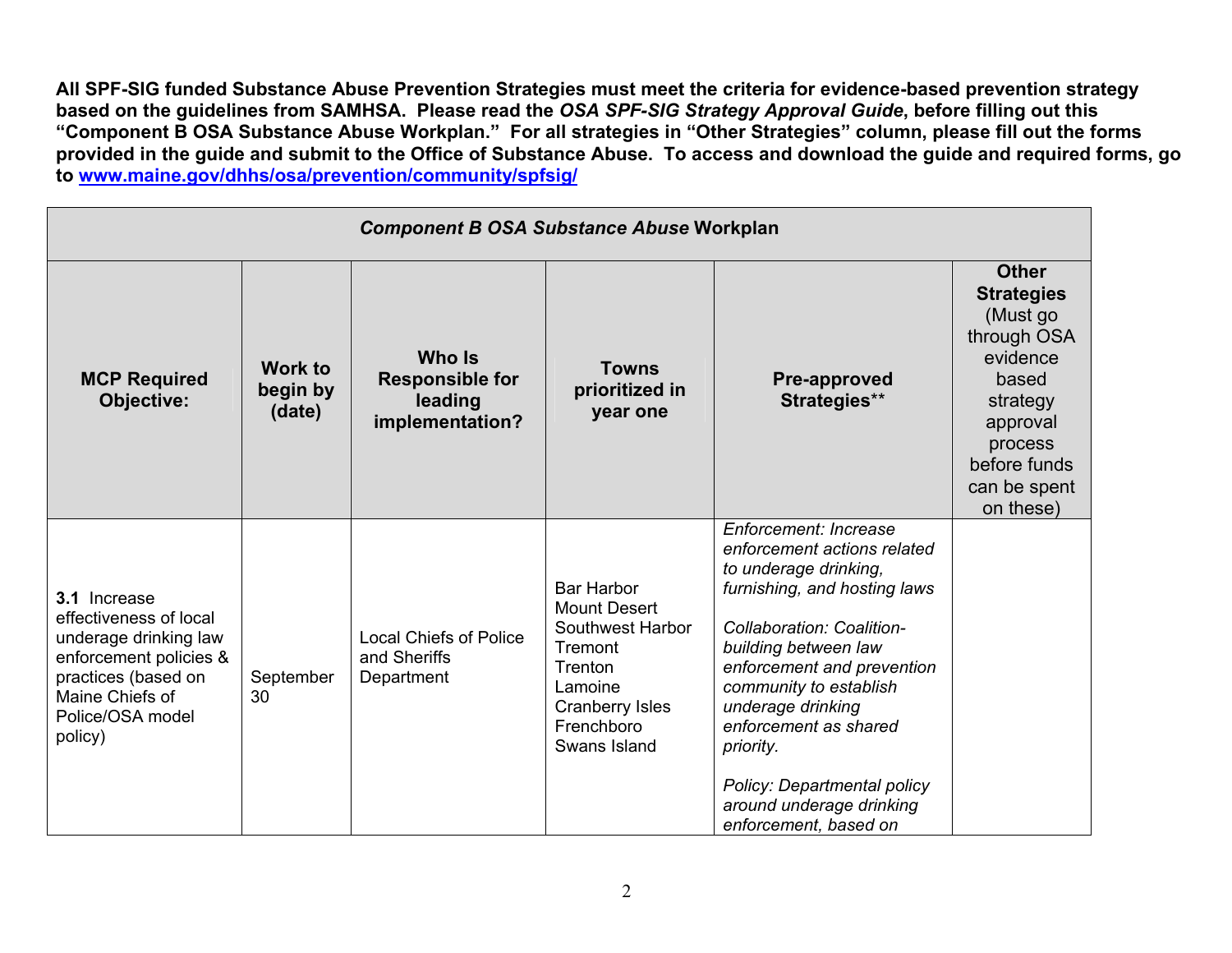|                                                                                              |                 |                                   |                                                                                                                                                       | model policy.<br>Local process:<br>Substance Abuse<br><b>Prevention Task Force will</b><br>collaborate with local police<br>departments and county<br>sheriffs office to assess<br>alignment of current policies<br>and practices with Maine<br>Chiefs of Police/OSA model<br>policy.                                                                                                                                                                                                                                                                                    |  |
|----------------------------------------------------------------------------------------------|-----------------|-----------------------------------|-------------------------------------------------------------------------------------------------------------------------------------------------------|--------------------------------------------------------------------------------------------------------------------------------------------------------------------------------------------------------------------------------------------------------------------------------------------------------------------------------------------------------------------------------------------------------------------------------------------------------------------------------------------------------------------------------------------------------------------------|--|
| 3.2 Increase use of<br>recommended parental<br>monitoring practices<br>for underage drinking | September<br>30 | Irene Greene-Murphy<br>LCSW, LADC | <b>Bar Harbor</b><br><b>Mount Desert</b><br>Southwest Harbor<br>Tremont<br>Trenton<br>Lamoine<br><b>Cranberry Isles</b><br>Frenchboro<br>Swans Island | Education:<br><b>Community Parent meetings</b><br>to educate parents about<br>effective monitoring<br>practices.<br><b>Communications: Social</b><br>marketing campaign and<br>materials targeting parents;<br>publicize school policies and<br>law enforcement policies<br>regarding underage drinking.<br>Local process:<br>Irene Greene-Murphy (CLFC<br>Master Trainer) will use<br><b>Creating Lasting Family</b><br>Connections (CLFC)<br>curricular resources to<br>educate parents of at-risk<br>high school students about<br>effective monitoring<br>practices. |  |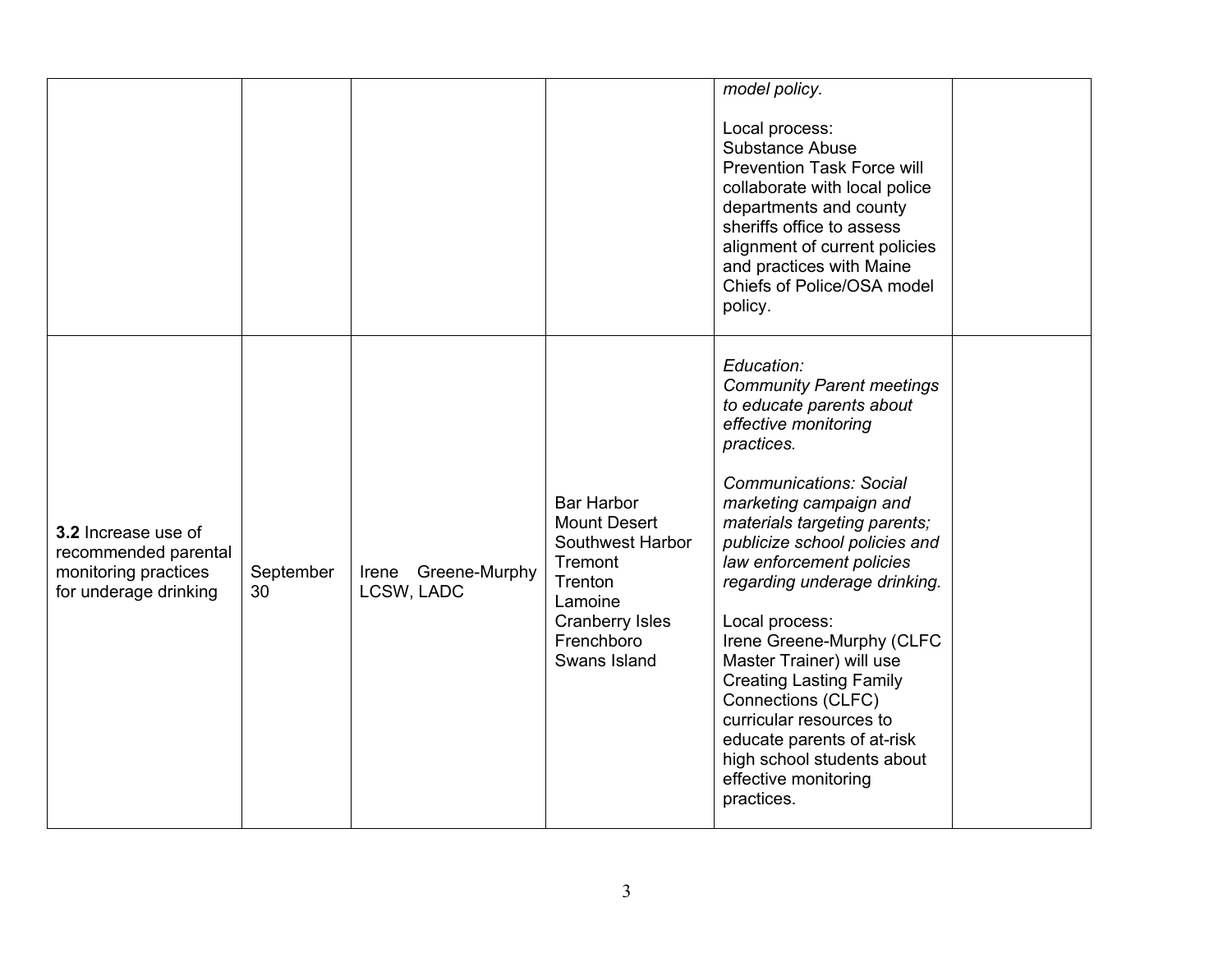| 3.3 Increase<br>effectiveness of<br>retailers policies and<br>practices that restrict<br>access to alcohol by<br>underage youth | September<br>30 | <b>Tim Fuller</b> | Bar Harbor<br><b>Mount Desert</b><br>Southwest Harbor<br>Tremont<br>Trenton<br>Lamoine<br>Cranberry Isles<br>Frenchboro<br>Swans Island | <b>Collaboration: Community</b><br>organizing for policy<br>changes to reduce youth<br>access to alcohol;<br>Collaboration with retailers<br>to prioritize reducing<br>underage access and<br>implement strategies such<br>as voluntary mystery<br>shopper program<br><b>Communications: Alcohol</b><br><b>Warning posters; Strategic</b><br>use of the Media to increase<br>public perception that the<br>laws are being enforced and<br>that retailers will not sell to<br>minors.<br>Local process:<br>Substance Abuse |  |
|---------------------------------------------------------------------------------------------------------------------------------|-----------------|-------------------|-----------------------------------------------------------------------------------------------------------------------------------------|---------------------------------------------------------------------------------------------------------------------------------------------------------------------------------------------------------------------------------------------------------------------------------------------------------------------------------------------------------------------------------------------------------------------------------------------------------------------------------------------------------------------------|--|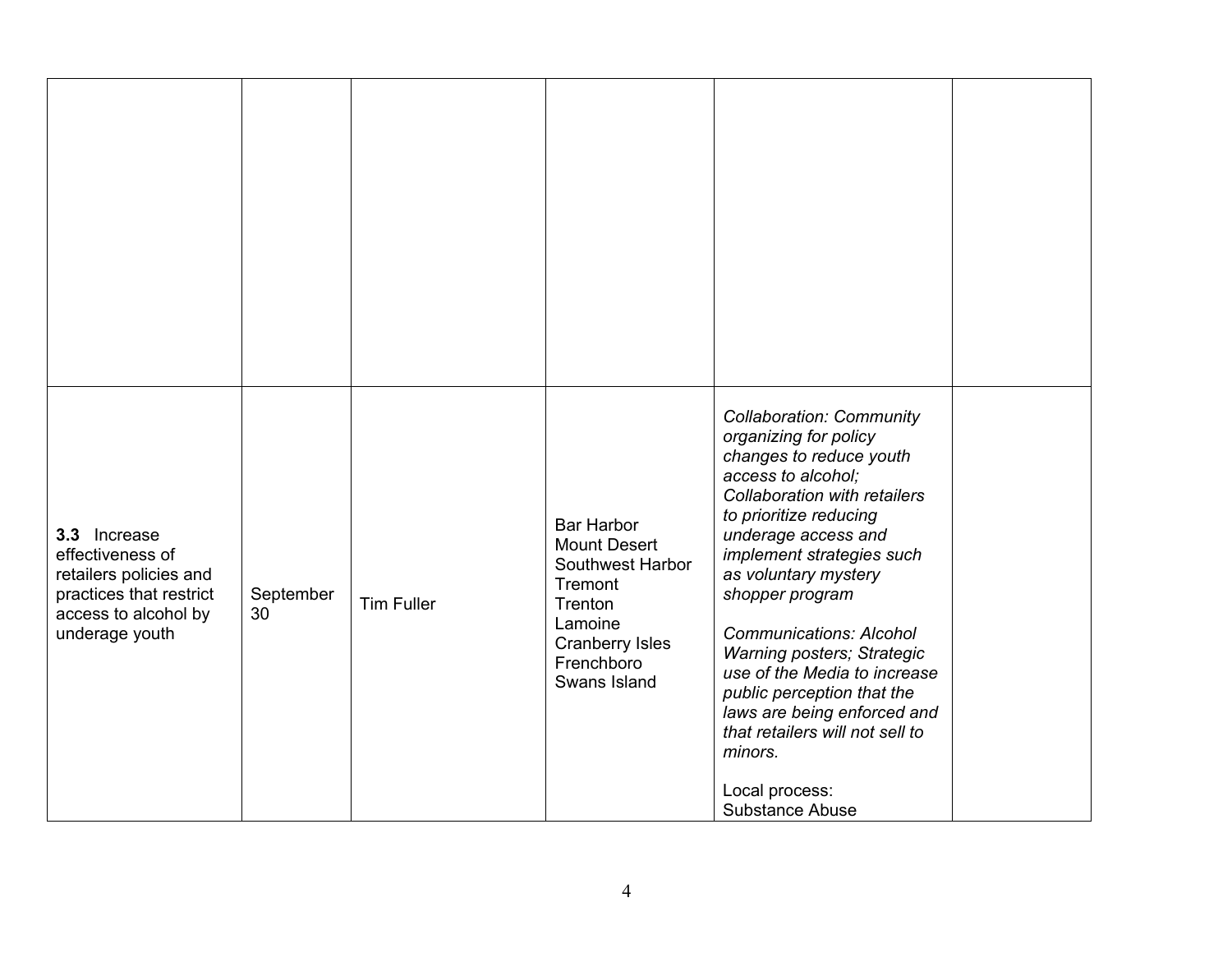|                                                                                                                             |                 |                   |                                                                                                                                                       | <b>Prevention Task Force &amp;</b><br>MSW Graduate Intern will<br>engage community<br>stakeholders to identify<br>opportunities and develop a<br>plan of action to reduce retail<br>access to alcohol by youth.                                                                                                                                                                                                                                                              |  |
|-----------------------------------------------------------------------------------------------------------------------------|-----------------|-------------------|-------------------------------------------------------------------------------------------------------------------------------------------------------|------------------------------------------------------------------------------------------------------------------------------------------------------------------------------------------------------------------------------------------------------------------------------------------------------------------------------------------------------------------------------------------------------------------------------------------------------------------------------|--|
|                                                                                                                             |                 |                   |                                                                                                                                                       | <b>Substance Abuse</b><br><b>Prevention Task Force will</b><br>collaborate with the Hancock<br><b>County Underage Drinking</b><br>Taskforce, Bar Harbor and<br>Southwest Harbor Police<br>Depts to assess impact of<br>compliance checks and<br>educate local businesses                                                                                                                                                                                                     |  |
| 3.10 Reduce appeal<br>of high risk drinking<br>(among 18-25 year<br>olds) by increasing<br>knowledge of the<br>health risks | September<br>30 | <b>Tim Fuller</b> | <b>Bar Harbor</b><br><b>Mount Desert</b><br>Southwest Harbor<br>Tremont<br>Trenton<br>Lamoine<br><b>Cranberry Isles</b><br>Frenchboro<br>Swans Island | Education: Web-based<br>assessment-feedback<br>program such as e-CHUG,<br>web-based course such as<br>College-alc, or other<br>evidence-based program.<br>Collaboration: Work with<br>colleges and workplaces to<br>distribute informational<br>materials and/or pass<br>policies to institutionalize the<br>program.<br>Local process:<br>The Substance Abuse<br><b>Prevention Task Force will</b><br>collaborate with the College<br>of Atlantic to recommend<br>web-based |  |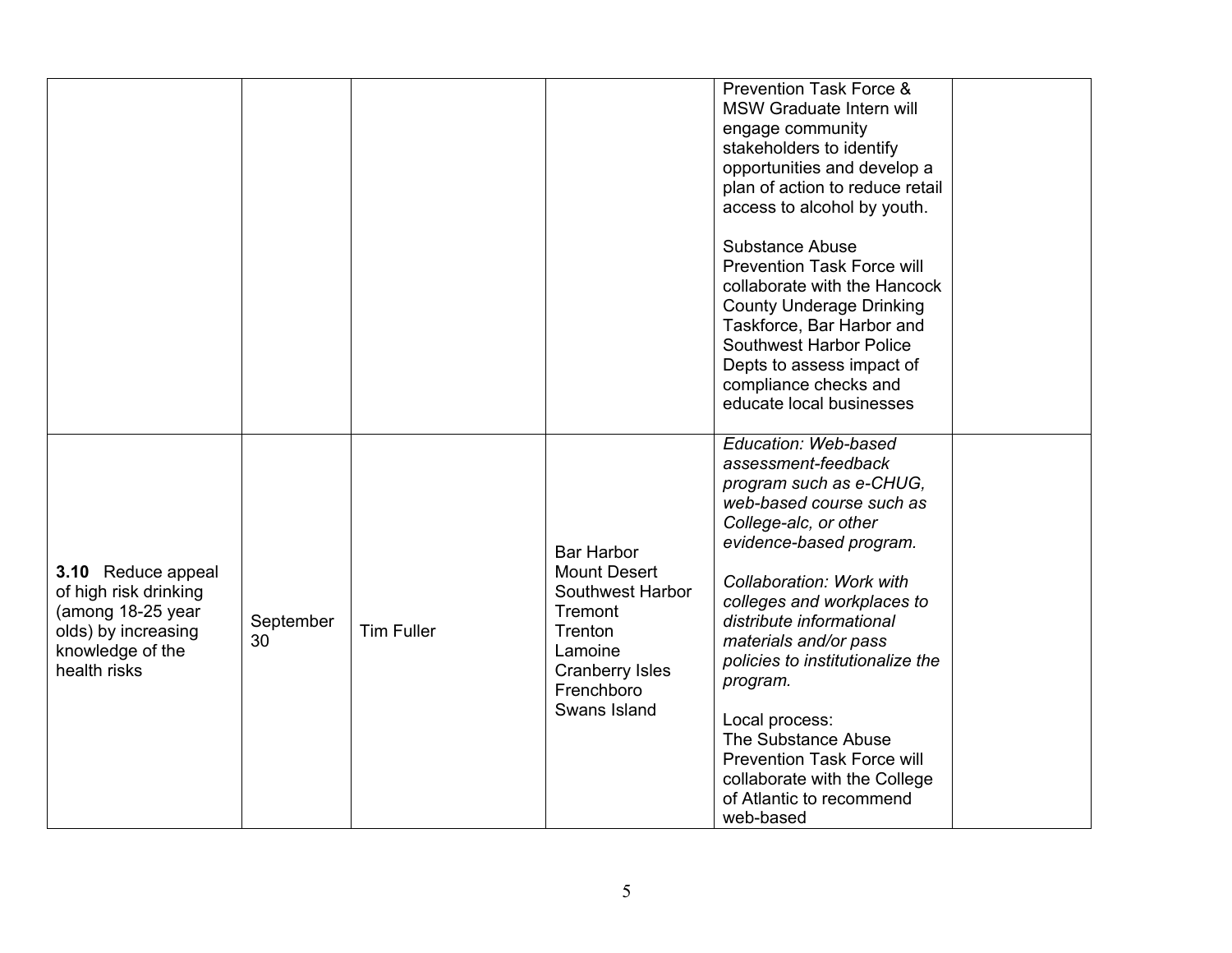|                                                                                                                            |                 |                                          |                                                                                                                                                       | assessment/feedback<br>programs for use by COA<br><b>Students. Task Force</b><br>members will work with<br>Student Life staff and<br>student committee members<br>to identify most appropriate<br>web-based assessment and<br>method of delivery.                                                                                                                                                                                                                                                                                                                                                                                                                                                                                    |
|----------------------------------------------------------------------------------------------------------------------------|-----------------|------------------------------------------|-------------------------------------------------------------------------------------------------------------------------------------------------------|--------------------------------------------------------------------------------------------------------------------------------------------------------------------------------------------------------------------------------------------------------------------------------------------------------------------------------------------------------------------------------------------------------------------------------------------------------------------------------------------------------------------------------------------------------------------------------------------------------------------------------------------------------------------------------------------------------------------------------------|
| 3.11 Decrease<br>promotions and pricing<br>that encourage high<br>risk drinking among<br>young adults (18-25<br>year olds) | September<br>30 | <b>MSW</b><br>Graduate<br>Student Intern | <b>Bar Harbor</b><br><b>Mount Desert</b><br>Southwest Harbor<br>Tremont<br>Trenton<br>Lamoine<br><b>Cranberry Isles</b><br>Frenchboro<br>Swans Island | Collaboration: Collaboration<br>with retailers to limit<br>promotions that encourage<br>high-risk drinking, including<br>cheap drink specials.<br>Community mobilizing for<br>local and state-level policy<br>changes to limit promotions<br>and increase pricing.<br><b>Education: Merchant</b><br>education about the negative<br>impacts of low pricing and<br>promotions.<br>Local process:<br>The Substance Abuse<br><b>Prevention Task Force will</b><br>recruit a MSW Graduate<br>Student Intern to conduct an<br>assessment of local pricing<br>promotions throughout the<br>service area to identify the<br>scope of this problem.<br>Based on the assessment<br>results the Task Force will<br>develop an appropriate plan |